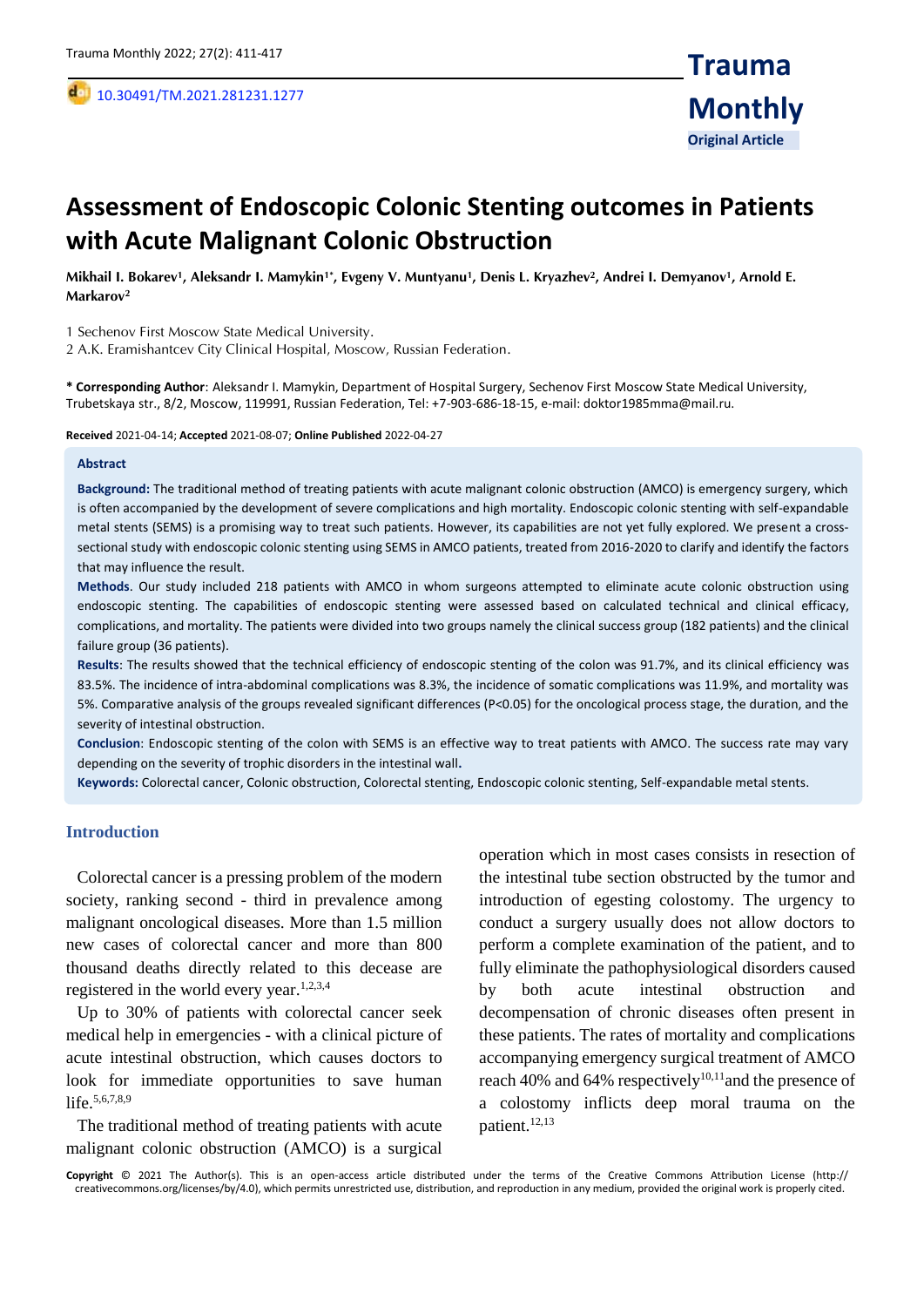symptoms of stricture

Unsatisfactory results of AMCO treatment actively stimulate the search for alternative ways of providing care to this category of patients.

Endoscopic stenting of tumor stenosis with selfexpandable metal stents (SEMS) is becoming increasingly popular in clinics all over the world. For the first time, endoscopic stenting of obstructed colon was reported by M. Dohmoto in  $1991<sup>14</sup>$ . This report was followed by several related publications. To date, solving the AMCO problem with the endoscopic method has acquired some experience.<sup>2,15,16,17</sup>

According to modern publications, endoscopic stenting of patients with AMCO can significantly reduce hospital mortality and the rate of postoperative complications; it also saves patients from wearing a colostomy bag.18,19 However, stenting of tumor stenosis with SEMS is associated with the risk of developing some complications both in the immediate and in the long-term post-manipulation periods: colon perforation, bleeding, stent migration, obstruction of the stent by feces or prolapsing mucosa, frequent loose stool, fecal incontinence, abdominal discomfort and pain, anorectal pain, etc.

Colon perforation is considered the most formidable complication of endoscopic stenting - that often requires emergency surgery and makes the prognosis uncertain. Some studies do not register the development of this complication. 20,21 others mention that the incidence of colon perforation is as high as 16%, which prompts discontinuation of this technique. $22,23,24$ 

The objective of this study was to clarify the outcomes of endoscopic stenting with SEMS in AMCO patients and identify the factors that influence its result.

# **Methods Study protocol**

The material for this cross-sectional study was the results of endoscopic stenting performed from 2016 till 2020 in A.K Eramishantcev City Clinical Hospital. The analysis covered all AMCO patients with an attempt to place SEMS.

Acute colonic obstruction was diagnosed based on the clinical image of the disease, the results of radiography and computed tomography of the abdominal cavity and chest, as well as data from an ultrasound examination of the abdominal cavity. The severity of intestinal

obstruction was assessed using the scale of Colorectal Obstruction Scoring System– CROSS<sup>25</sup> (Table 1).

| UVSU UVUVII VIVOJJ                                                                                                                       |       |
|------------------------------------------------------------------------------------------------------------------------------------------|-------|
| <b>Gastrointestinal function</b>                                                                                                         | Score |
| Requiring continuous decompressive procedure                                                                                             |       |
| No oral intake                                                                                                                           |       |
| Liquid or enteral nutrient                                                                                                               |       |
| Soft solids, low-residue, and full diet with<br>symptoms of stricture (abdominal pain and<br>distension, nausea, vomiting, constipation) |       |
| Soft solids, low-residue, and full diet without                                                                                          |       |

**Table 1.** The system for assessing the severity of colonic obstruction CROSS

All patients diagnosed with acute colonic obstruction underwent emergency colonoscopy after infusion of saline solutions and preparation of the colon with cleansing enemas. The endoscopic picture of tumor obstruction of the colon served as an indication for stenting.

All stenting procedures were endoscopic; they were performed under fluoroscopic control. Beyond the area of tumor stenosis, surgeons inserted a metal guide, with the help of which the stent was delivered and installed. The materials for stenting were double-coated and uncoated metal stents with a diameter of 24 mm and a length of 60 - 120 mm (EGIS S&G Biotech, The Republic of Korea).

The patients' medical records provided information that characterized the studied cohort and reflects the condition of patients before and after stenting: age, sex, the level of physical condition, duration of intestinal obstruction, localization of tumor stenosis, stage of the oncological process, the severity of colonic obstruction, clinical and instrumental-laboratory manifestations of intestinal obstruction, complications recorded after stenting, the final result of the treatment.

The capabilities of endoscopic stenting were judged on its effectiveness and safety.

The effectiveness of endoscopic stenting was determined by calculating the technical effectiveness, clinical effectiveness, and clinical failure of stenting.

The technical efficiency of stenting was defined as the ability to lead a metal guide beyond the area of tumor stenosis and place a stent.

Clinical effectiveness was determined by the combination of technical success and the elimination of symptoms of acute intestinal obstruction without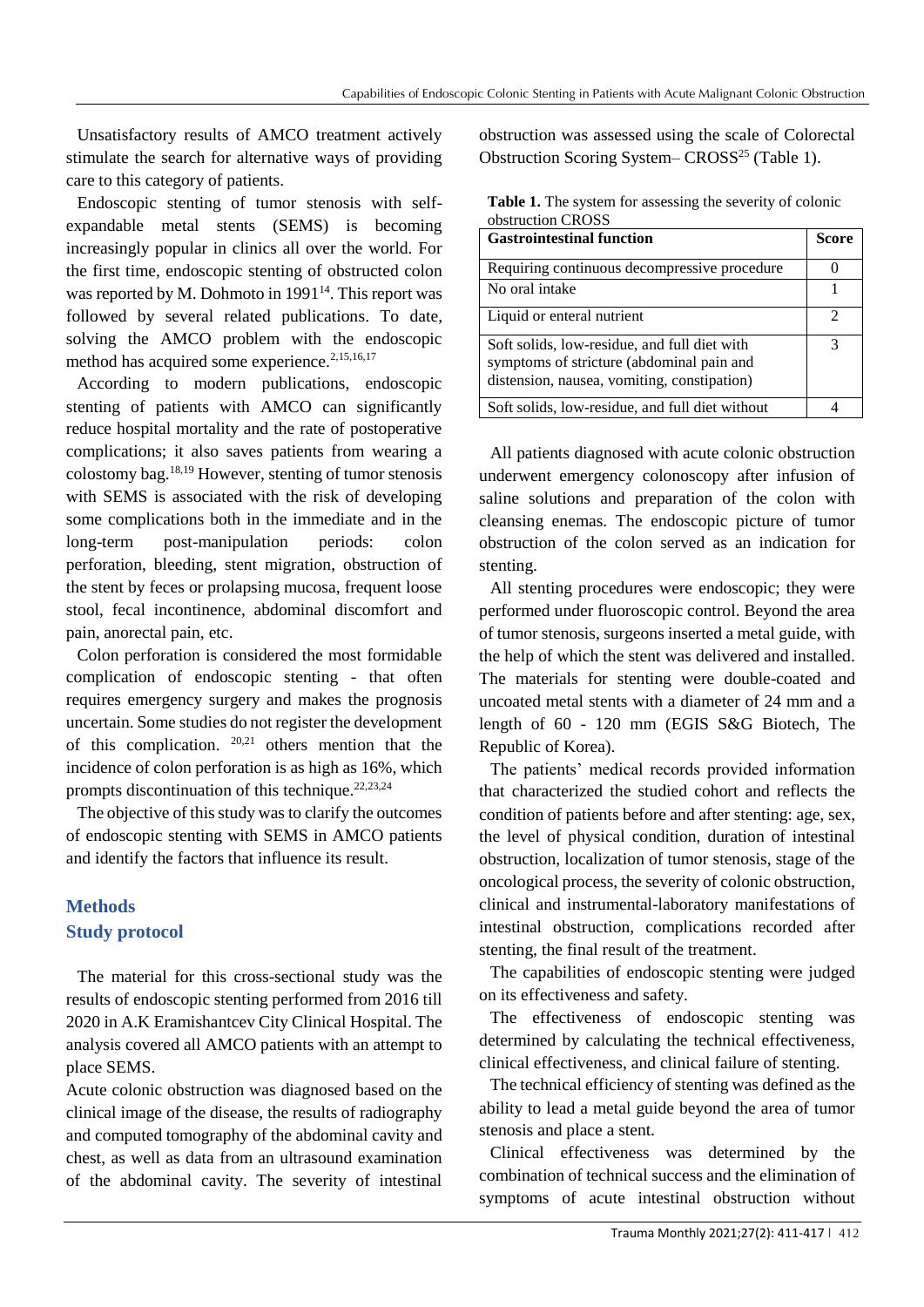performing additional surgical interventions during the patient's hospital stay.

The clinical failure encompassed patients with technical failure (inability to pass the guide beyond the stenosis area, complications during the stenting procedure), patients with complications caused by stent placement, and patients in whom intestinal obstruction symptoms persisted.

The stenting safety was assessed by the incidence of life-threatening complications and the result of intestinal obstruction treatment.

In order to identify factors that determine prognosis of an attempt to treat AMCO with endoscopic stenting of the obstructed area using SEMS, all patients were divided into groups depending on the stenting result. The main characteristics of the obtained groups were statistically processed and subjected to comparative analysis.

## **Ethical considerations**

The study was approved by the Local Ethics Committee of I.M. Sechenov First Moscow State Medical University (Protocol № 05-19 of 10.04.2019) and conducted under the Declaration of Helsinki. The present study did not interfere with the process of diagnosis and treatment of patients.

# **Statistical analysis**

 The continuous variables were expressed as the mean ±SD and the categorical variables as a percentage. Chisquare and independent t-tests were used to compare data between the two groups. All statistical analyses were performed with SPSS (version 16.0, SPSS Inc., Chicago, IL, USA). A "P-value" less than 0.05 was considered significant.

# **Results**

The analysis included 218 patients with AMCO, in whom doctors attempted to perform endoscopic stenting of the colon to eliminate acute intestinal obstruction (Table 2). These patients were generally elderly (average age,  $70.7\pm16$  years) with a slight predominance of women (male/female - 43.1% / 56.9%), suffering from severe, lifethreatening, chronic systemic diseases (ASA grade 3 - 4) and localization of obstruction at the level of the left half of the colon (right-side/ left-side - 13.8% / 86.2%). In 30.3% of these patients, the oncological process was in the final stage of development (stage 4).

Table 2. Characteristics of patients with AMCO with an attempt of colonic endoscopic stenting using SEMS

| Indicator of the study             | <b>All patients</b> |
|------------------------------------|---------------------|
| Number of patients                 | 218                 |
| Male/Female (%)                    | 94/124              |
|                                    | (43.1/56.9)         |
| Age (years)                        | $70.7 \pm 16$       |
| ASA (grade)                        | $3.3 \pm 0.5$       |
| Right-side / left-side $(\%)$      | 30/188              |
|                                    | (13.8/86.2)         |
| Duration of intestinal obstruction | $3.9 \pm 1.5$       |
| (days)                             |                     |
| CROSS (score)                      | $1.1 \pm 0.6$       |
| Stage 4 of the oncological process | 66 (30.3)           |
| (% )                               |                     |
| Complications: somatic/stenting-   | 26/18/9             |
| associated/postoperative (%)       | (11.9/8.3/25)       |
| Death $(\%)$                       | 11 (5.0)            |

SEMS placement was possible in 200 patients out of all 218 patients with AMCO.

In 182 cases, the placement of SEMS was accompanied by a satisfactory clinical result, manifested by restoration of the passage of intestinal contents and regression of symptoms of intestinal obstruction. In 18 patients, the attempts to place SEMS were unsuccessful due to the inability to lead the guide beyond the tumor. These patients underwent emergency surgery.

In 18 cases, the technically successful placement of SEMS did not lead to the elimination of intestinal obstruction but was accompanied by the development of life-threatening complications, which also required an emergency surgical intervention.

In 26 cases, we recorded the development of complications not directly related to stenting: pneumonia - 20 patients, myocardial infarction -two patients, pulmonary embolism – three patients, bleeding from the duodenal ulcer - two patients, multiple organ failure - five patients.

Stent-associated complications of colorectal stenting occurred in 18 cases. These complications were distributed as follows: tumor perforation with the guide – two cases, colon perforation above the obstructed area – six cases, perforation with the stent - five cases, worsening intestinal obstruction signs - four cases, stent migration – one case.

Nine out of 36 patients in whom an attempt to place SEMS was unsuccessful and ended with emergency surgery developed severe intra-abdominal or wound complications. That is 25% of all clinical failures: peritonitis - four cases (13.1%), stoma necrosis – one case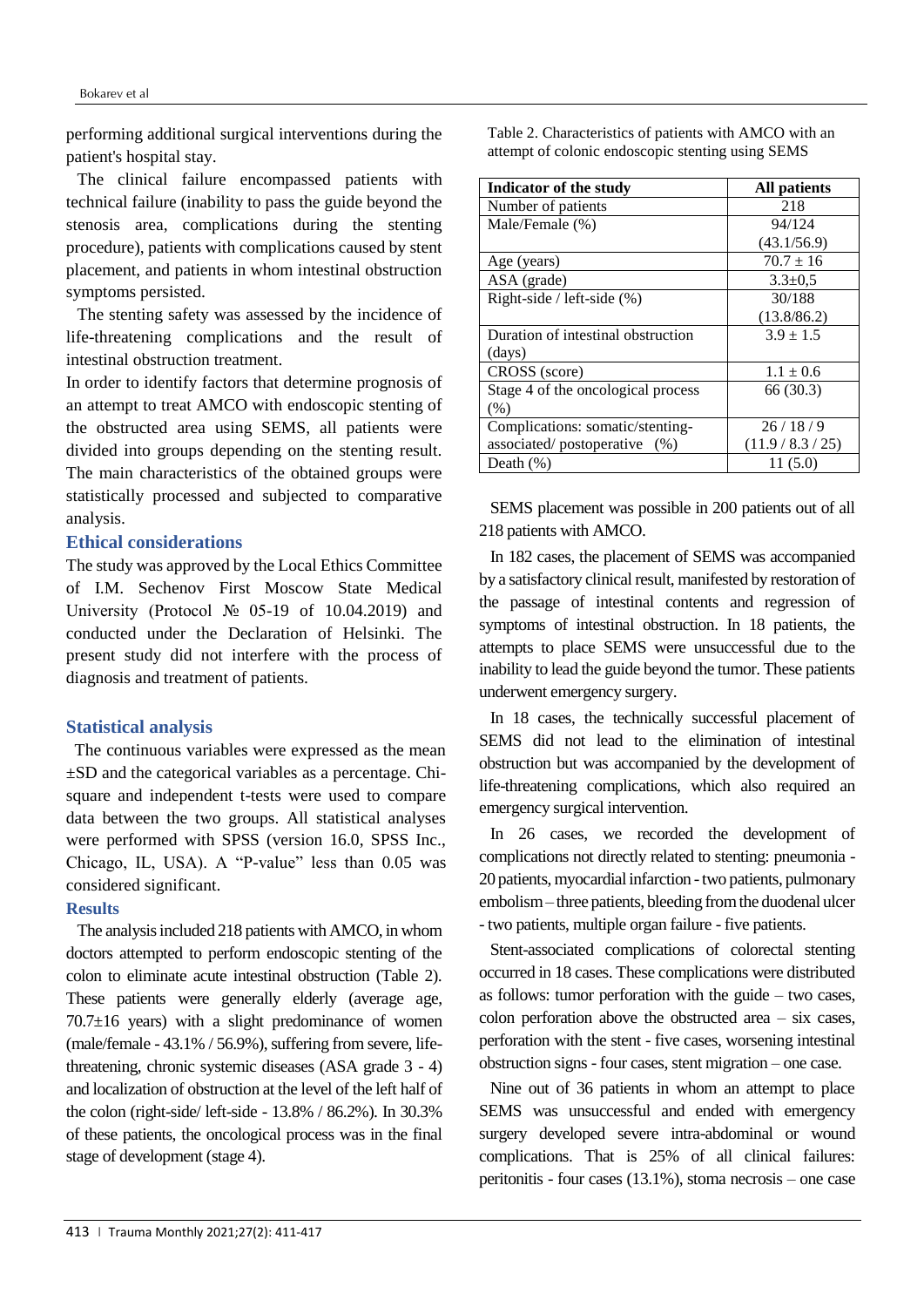(2.8%), total suppuration of the surgical wound - nine cases  $(25\%)$ .

The division of the patients into groups depending on the clinical results achieved by the stenting attempt led to the formation of two groups: the group of clinical success  $(n=182)$  and the group of clinical failure  $(n=36)$ . The clinical success group included 182 patients in whom stenting was accompanied by the elimination of intestinal obstruction clinical signs. The group of clinical failures included 36 patients in whom stenting failed or was accompanied by complications that required emergency surgery.

In the group with clinical success, the mean duration of intestinal obstruction was  $3.7\pm1.6$  days. In the group with clinical failure, the average period of intestinal obstruction was 5.4±0.8 days which is significantly longer than in the group with clinical success  $(p=0.041)$ . In the group of clinical success, the intestinal obstruction severity assessed on the CROSS scale was 1.3±0.6 points, which is significantly higher  $(p=0.033)$  than in the group of clinical failure, where this indicator was  $0.3\pm0.1$  points. In the clinical success group, the percentage of patients in the terminal stage of the disease was 25.8, which is significantly less  $(p=0.037)$  than in the group of clinical failure, in which the proportion of such patients reached 52.8%. In the clinical success group, serious somatic complications were recorded in 3.8% of cases (7/182). In the clinical failure group, somatic complications occurred in 52,8% of observations (19/36), which was significantly more frequent than the clinical success group ( $p = 0.023$ ). The compared final results of treatment of patients with acute intestinal obstruction in the groups determined that mortality in the group of clinical success was 1.6% (3/182), which is 13 times lower (p=0.012) than in the group of clinical failure, where mortality reached 22.2% (8/36) (Table 3).

**Table 3.** Comparative characteristics of groups with different clinical results of endoscopic stenting in patients with AMCO.

| Indicator of the     | The group     | The group     | P value |
|----------------------|---------------|---------------|---------|
| study                | of clinical   | of clinical   |         |
|                      | success       | failure       |         |
|                      | $(n=182)$     | $(n=36)$      |         |
| Number<br>$\alpha$ f | 182 (83.5)    | 36(16.5)      |         |
| patients (%)         |               |               |         |
| Male/Female          | 80/102        | 18/18         | 0.53    |
| (% )                 | (44.4/55.6)   | (50/50)       |         |
| Age (years)          | $70.5 \pm 16$ | $71.2 \pm 15$ | 0.80    |
| ASA (grade)          | $3.2 \pm 0.5$ | $3.9 \pm 0.4$ | 0.1     |
| Right-side / left-   | 27/155        | 4/32          | 0.56    |
| side $(\%)$          | (14.8/85.2)   | (11.1/88.9)   |         |
| of<br>Duration       | $3.7 \pm 1.6$ | $5.4 + 0.8$   | 0.041   |
| intestinal           |               |               |         |
| obstruction          |               |               |         |
| (days)               |               |               |         |
| CROSS (score)        | $1.3 \pm 0.6$ | $0.3 \pm 0.1$ | 0.033   |
| Stage 4 of the       | 47(25.8)      | 19 (52.8)     | 0.037   |
| oncological          |               |               |         |
| process (%)          |               |               |         |
| Complications        |               |               |         |
| stenting-            | 0             | 18(50)        |         |
| associated (%)       | 7(3.8)        | 19 (52.8)     | 0.023   |
| somatic (%)          |               | 9(25)         |         |
| postoperative        |               |               |         |
| (%)                  |               |               |         |
| Death $(\%)$         | 3(1.6)        | 8(22.2)       | 0.012   |

# **Discussion**

Colorectal cancer is the undisputed etiological leader of acute colonic obstruction. In most cases, AMCO is diagnosed at late stages of the oncological process in the elderly, having an entire set of frequently decompensated concomitant diseases, several days after the onset of clinical manifestations of intestinal obstruction. The complex of starting conditions described above explains the severity of these patients' condition and unsatisfactory results of surgical treatment.

Endoscopic colonic stenting with SEMS is positioned as an alternative to emergency surgery; that allows the patient to get rid of lethal intestinal obstruction without causing severe surgical trauma, continuous treatment of postoperative complications, and placement of a depressing intestinal stoma.

Analysis of the main characteristics of the study group determined that it generally consisted of elderly patients (average age;  $70.7\pm16$  years) with a slight predominance of women (male /female - 43.1% / 56.9%), suffering from severe, life-threatening, chronic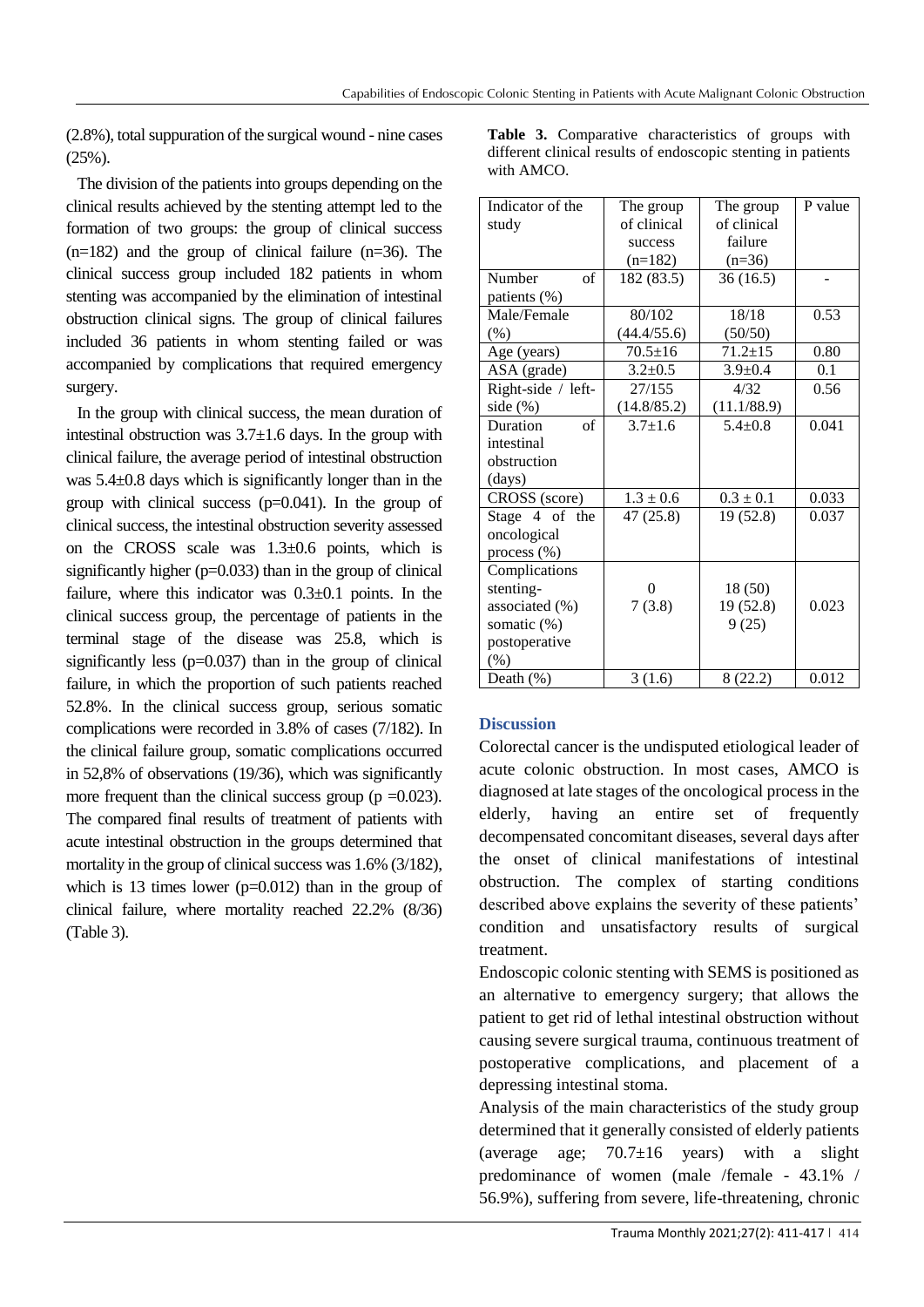systemic diseases (ASA grade 3 - 4) and localization of obstruction at the level of the left half of the colon (rightside/ left-side - 13.8% / 86.2%). In 30.3% of these patients, the oncological process was in the final stage of development (stage 4).

The above characteristics are consistent with the portrait of a "typical" patient who sought help at the medical institution and had AMCO symptoms.

The most crucial information is provided by the indicators which characterize intestinal obstruction. These are the duration and severity of acute intestinal obstruction.

According to modern ideas about the pathophysiology of the disease, the average duration of intestinal obstruction, equal to  $3.9\pm2.0$  days, indicates the presence of severe microcirculatory disorders in the colon wall. The severity of intestinal obstruction, assessed on the CROSS scale as 1.1±0,6 score, reveals the spread of pathological changes beyond the colon and involvement of all parts of the gastrointestinal tract in the process.

The declared processes are usually accompanied by intoxication development and water-electrolyte disturbances that contribute to the decompensation of existing chronic diseases and aggravate the prognosis.

After an attempt to treat AMCO using endoscopic stenting of the colon with SEMS, 11 patients died; thus, the mortality rate was 5%.

The obtained result should be regarded as satisfactory since it compares favorably with the previously published results of surgical treatment of similar patients, where mortality varies within 14 - 34% 26,27,28 and is very close to the declared mortality rate of 0.7- 4% in colonic elective surgery<sup>29</sup>.

An analytical study of complications, the development of which was recorded after a colonic stenting attempt, found that 26 out of 218 patients (11.9%) developed somatic complications that required treatment in a hospital. Pneumonia was recorded in 20 (9.1%) patients, pulmonary embolism - in three (1.2%), myocardial infarction - in two (0.9%) patients. The development of multiple organ failure occurred in five (2.3%) cases.

We associate the occurrence of general somatic complications with the age of the patients, the duration of intestinal obstruction, and the period of intraabdominal hypertension, which usually accompanies the clinical course of colonic obstruction and can participate in the formation of such complications $30,31$ .

The occurrence of stent-associated complications was found in 18 patients out of 218(8.3%). The most severe and common complication was colon perforation, the development of which was recorded in 13 cases (6% of all attempts to place SEMS). In two cases (15.4%), perforation was a consequence of a colon trauma by the guide and was diagnosed immediately after the manipulation; in six patients (46.1%), it was diastatic and localized in the appropriate sections of the colon; and in five (38.5%) patients, perforation occurred during stent expansion.

In four cases (2.3%), the placement of SEMS did not permit the elimination of the acute intestinal obstruction but led to the aggravation of its symptoms and delayed surgical care.

The incidence of stent-associated complications in our study is not unique. It falls within the range of previously published results, in which this indicator reaches 4.9 - 12.4%<sup>32</sup>.

In some cases, (9 out of 36 observations - 25%), when they attempt to place a SEMS ended with emergency surgery, intra-abdominal and wound complications were combined with severe somatic complications.

An analysis of the endoscopic colonic stenting effectiveness in the 218 patients with AMCO revealed that the technical success of this method of treatment was 91.7% (200/218), the clinical success was 83.5% (182/218), and the percentage of clinical failure was equal to 16.5 % (36/218).

Based on the fact that in 16.5% of patients, an attempt at endoscopic treatment ended in a clinical failure, and 11, 9% of patients had severe somatic complications, it can be assumed that the capabilities of this method are limited both by the technical capabilities of the medical staff and the physical conditions of the patient.

To identify the factors that may limit the capability of colonic endoscopic stenting and predict clinical results, we carried out a comparative analysis of the main characteristics specific for the group with clinical success and the group with clinical failure.

The comparative analysis demonstrated comparability  $(p > 0.05)$  of the groups by gender, age, level of intestinal obstruction, as well as the physical condition of patients before the stenting attempt.

Significant differences were found in the duration of intestinal obstruction, the severity of intestinal obstruction, the stage of the oncological process, the incidence of somatic complications, and mortality rates.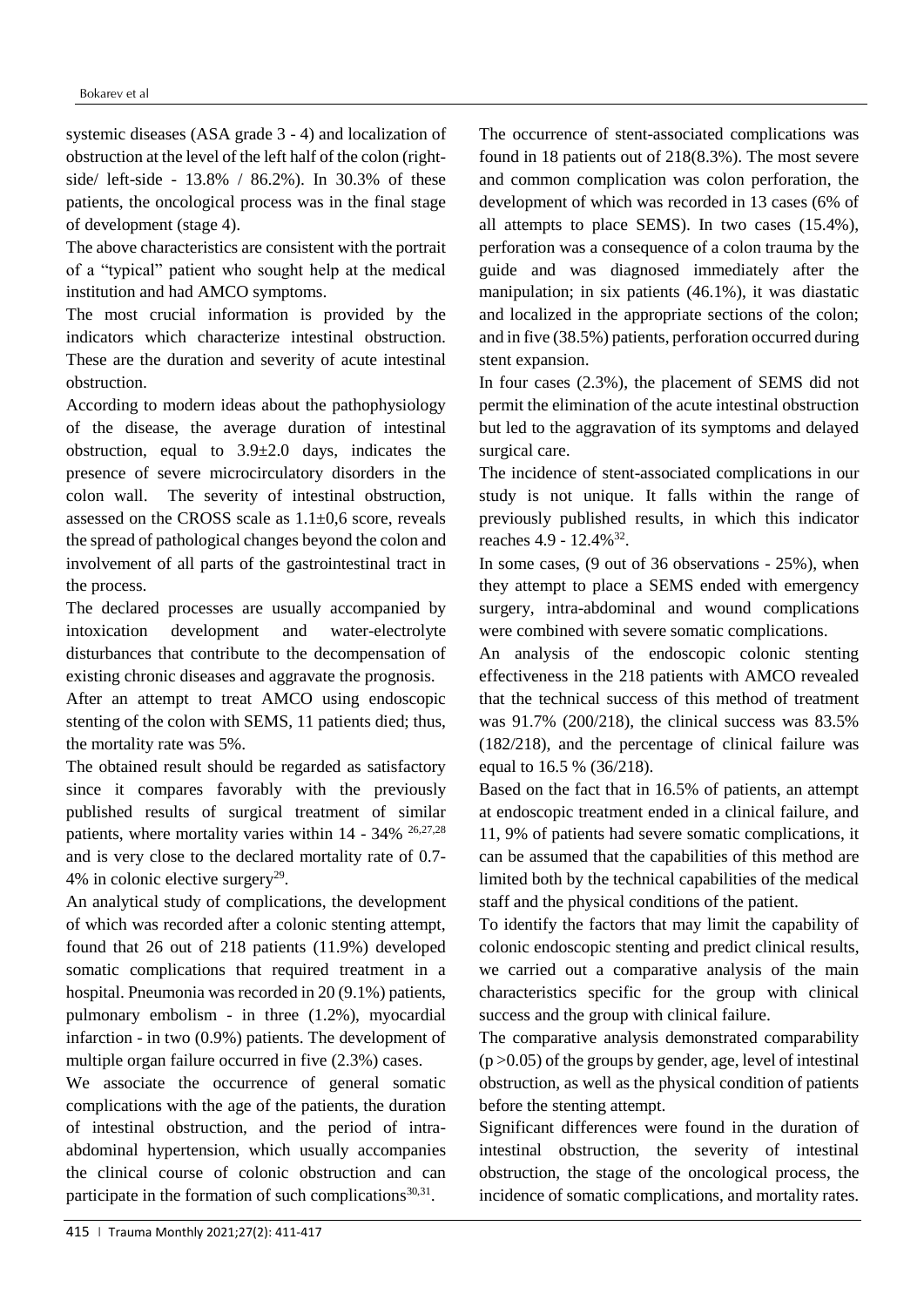In the group with clinical success, the mean period of intestinal obstruction was significantly shorter than in the group with clinical failure. Reliable differences in the duration of intestinal obstruction show that in the group of clinical success, trophic changes in the colon wall could be less frank compared with the group of clinical failure.

In clinical success group, the intestinal obstruction severity assessed on the CROSS scale was significantly higher than in the group of clinical failure ( $p=0.033$ ). A formal assessment of intestinal obstruction severity suggests that a significant proportion of the patients in the clinical success group had no signs of involvement of the small intestine in the pathological process. At that time, most of the patients in the clinical failure group showed signs of upper gastrointestinal tract distension, which required constant aspiration of intestinal contents. The study of the prevalence of the oncological process determined that in the group of clinical success, the percentage of patients in the terminal stage of the disease was significantly less than in the group of clinical failure (p=0.037).

A comparative analysis of the severe somatic complications incidence defined that complications in the clinical success group were significantly less frequent than in the clinical failure group ( $p = 0.023$ ). The somatic complications in the majority of the clinical failure group cases (18/19) were formed on the background of already developed intra-abdominal wound complications and should not be considered complications after an endoscopic stenting attempt.

The compared final results of treatment of patients with acute intestinal obstruction in the groups determined that mortality in the group of clinical success was 1.6%  $(3/182)$ , which is 13 times lower (p=0.012) than in the group of clinical failure, where mortality reached 22.2% (8/36). A significant difference in mortality rates allows us to assume that endoscopic stenting may be a preferable method of AMCO patients' treatment at the present stage of Surgical Science development.

The comparative analysis of the main characteristics of the formed groups indicates that successful treatment of AMCO patients using the endoscopic stenting method mainly depends on the severity of the colon trophic changes caused by intestinal obstruction and oncological process, rather than on the patient's physical condition.

# **Conclusion**

The study showed that endoscopic stenting of the colon with SEMS is an effective method for the treatment of patients with AMCO. It allows eliminating intestinal obstruction in 83.5% of patients. Its application is accompanied by the development of intra-abdominal complications in 8.3% of patients and somatic complications - in 11.9% of patients; its mortality rate is as low as 5%. The factor that helps predict successful treatment of AMCO patients via endoscopic stenting is the severity of trophic disorders in the intestinal wall.

## **Acknowledgments**

The present study was based on a doctoral dissertation in orthopedics, School of Medicine, Shahid Beheshti University of Medical Sciences. We would like to express our gratitude to the vice chancellor for Research of Shahid Beheshti University of Medical Sciences, Tehran, Iran, who is the financial sponsor of this research project.

#### **Conflict of Interest Disclosures**

We have no conflicts of interest to disclose.

#### **Funding Sources**

We declare that no funding has been received for research and publication.

#### **Authors' Contributions**

All authors pass the four criteria for authorship contribution based on the international committee of medical journal editors (ICMJE) recommendations.

#### **Ethical Statement**

The study was approved by the Local Ethics Committee of I.M. Sechenov First Moscow State Medical University (Protocol № 05-19 of 10.04.2019) and conducted under the Declaration of Helsinki. The present study did not interfere with the process of diagnosis and treatment of patients.

#### **References**

<sup>1.</sup> Bokarev MI, Vodoleev AS, Mamykin AI, et al. Effectiveness of various approaches for acute malignant colonic obstruction. Surgery 2018; 10:55-60

<sup>2.</sup> Arya N, Bear D, Arya P, et al. Community experience of colonic stenting in patients with acute large bowel obstructions. Can J Surg 2011; 54:282-5. doi: 10.1503/cjs.015510.